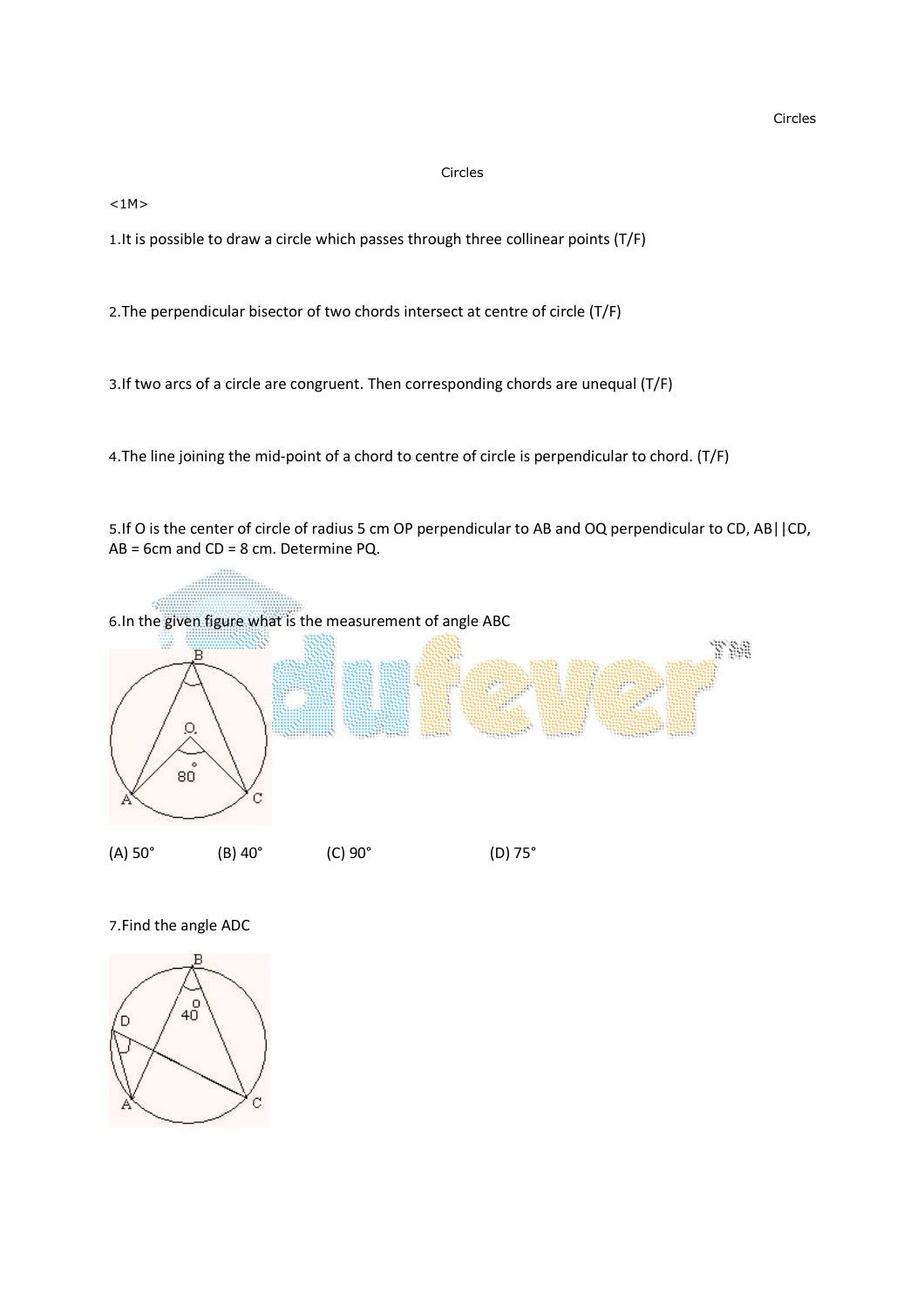

8.The length of the chord of a circle is 30 cm and its distance from the centre is 8 cm. Find the radius of the circle.

|  | $(A)$ 10 cm | $(B)$ 20 cm | $(C)$ 34 cm | (D) 17 cm. |
|--|-------------|-------------|-------------|------------|
|--|-------------|-------------|-------------|------------|

9.In the given figure, chords AB and CD subtend equal angles each = 70° at the centre O of the circle. OL  $\perp$ AB and AL = 2.5 cm find CD.



11.In a circle radius is 13cm, a chord is drawn at a distance of 12cm from the centre. Find the length of the chord.

(A) 5 cm (B) 10 cm (C) 15 cm (D) 30 cm

12.Two parallel chords of a circle whose radius is 13 cm are respectively 10 cm and 24 cm. If they live on the opposite side of the centre find the distance between them.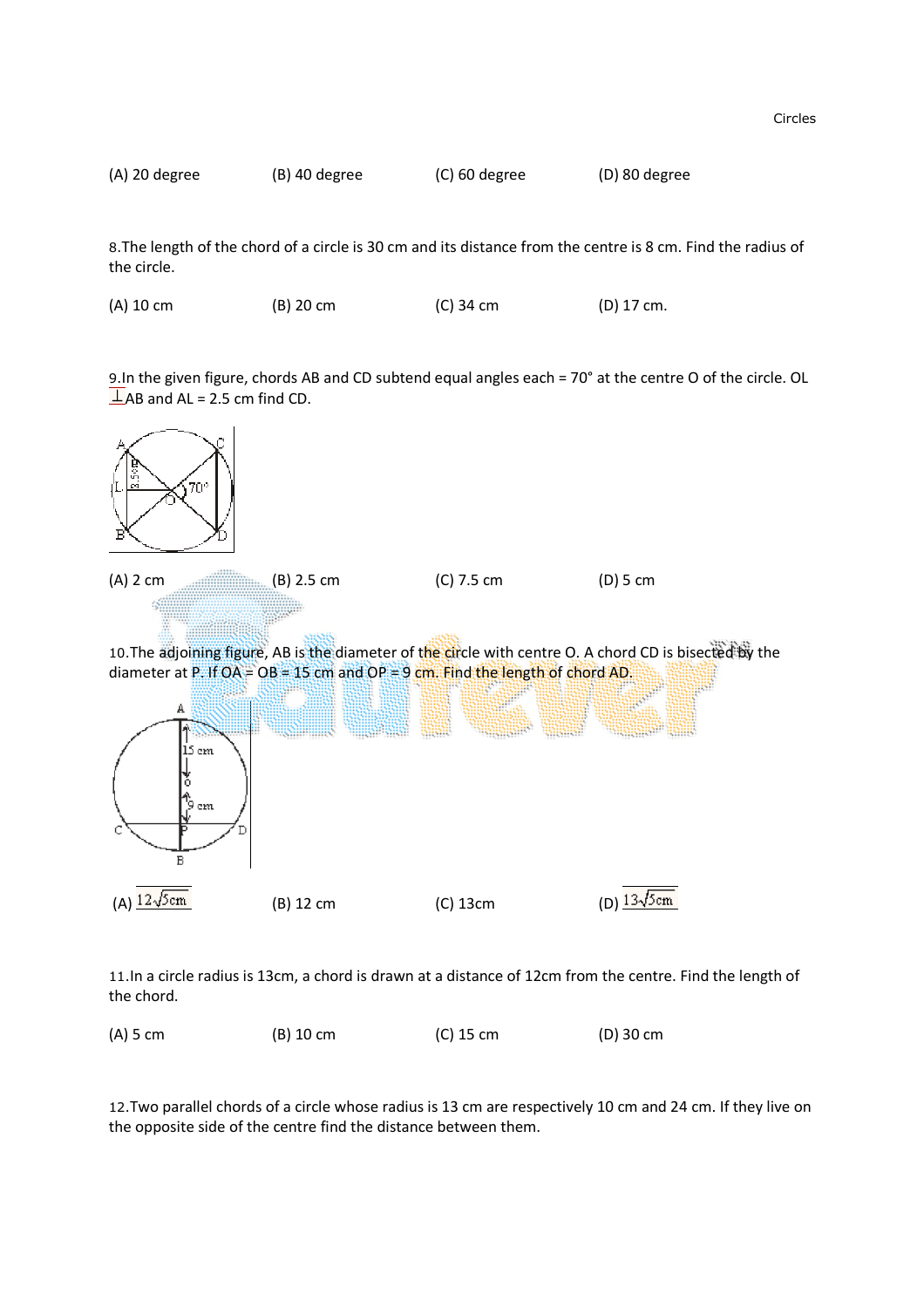

13.In the adjoining figure, N is the mid point of the chord LM of a circle where centre is O. If  $\angle$  OLN = 40°, find the measure of  $\angle$  LON



14. Two parallel chords of a circle whose radius is  $\sqrt{117}$  cm, are 12 cm and 18 cm. Find the distance between them. Both chords are on the same side of the centre.



15.In figure, a square is inscribed in a circle of radius  $\sqrt[8]{2}$  cm. Find the length of the square



(A) 12 cm (B) 8 cm (C) 16 cm (D) 10 cm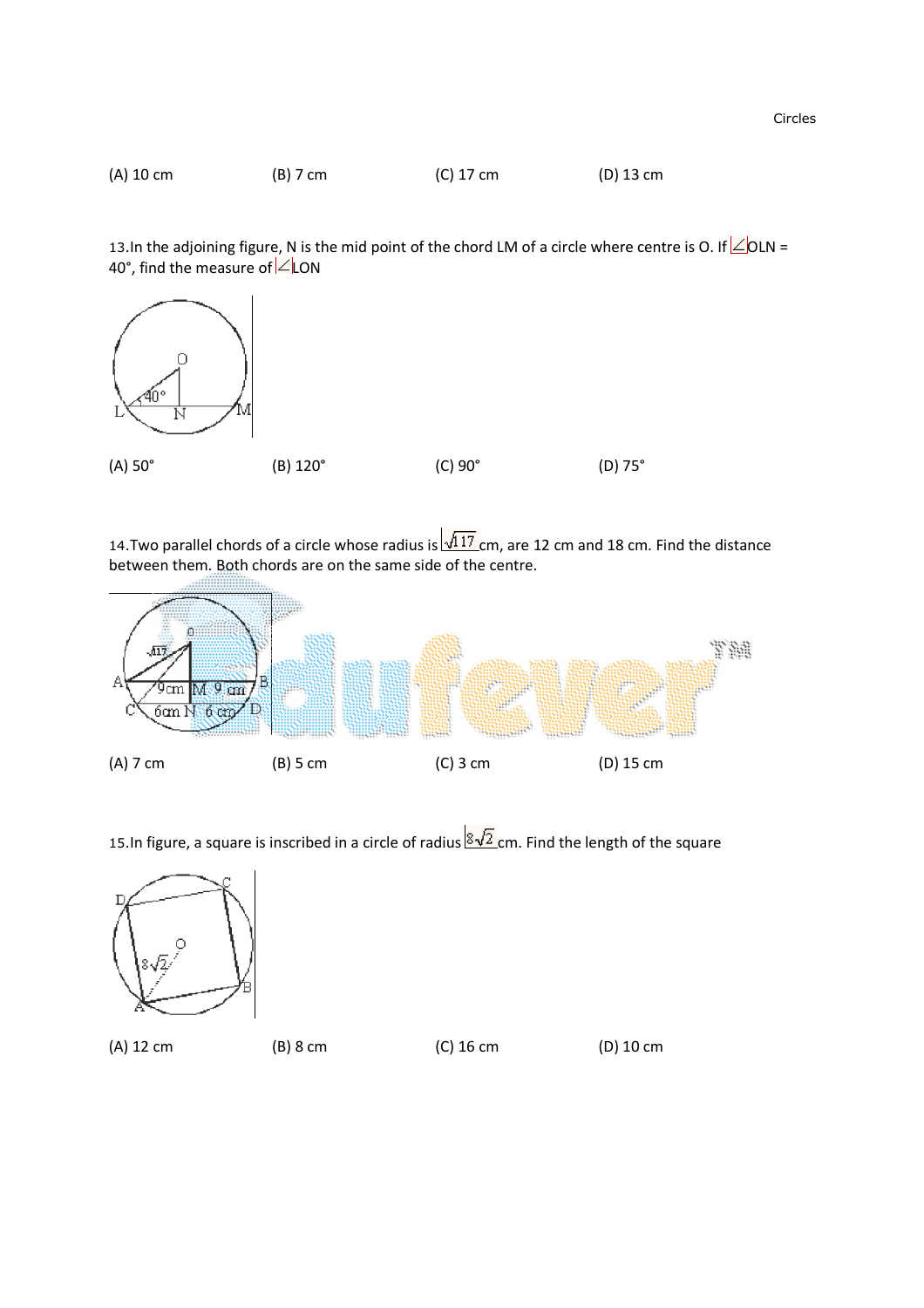16.In the given figure, O is the centre of the circle, AB and CD are two chords such that OL is perpendicular to AB and OM is perpendicular to CD. ÐAOB = 50°, AL = DM = 2 cm. Find the measure of  $\angle$ COD.



17.  $\triangle$ ABC is inscribed in a circle with centre O. IF  $\angle$ ACB = 40°, find  $\angle$ B.



18.  $\Delta$ ABC is inscribed in a circle and AD  $\perp$  BC meets BC at D and AD produced meets the circle at L. If ÐABD is 35° then find the measure of ÐBCL.



19.In the adjoining figure, O is the centre of the circle, find the measure of angle X.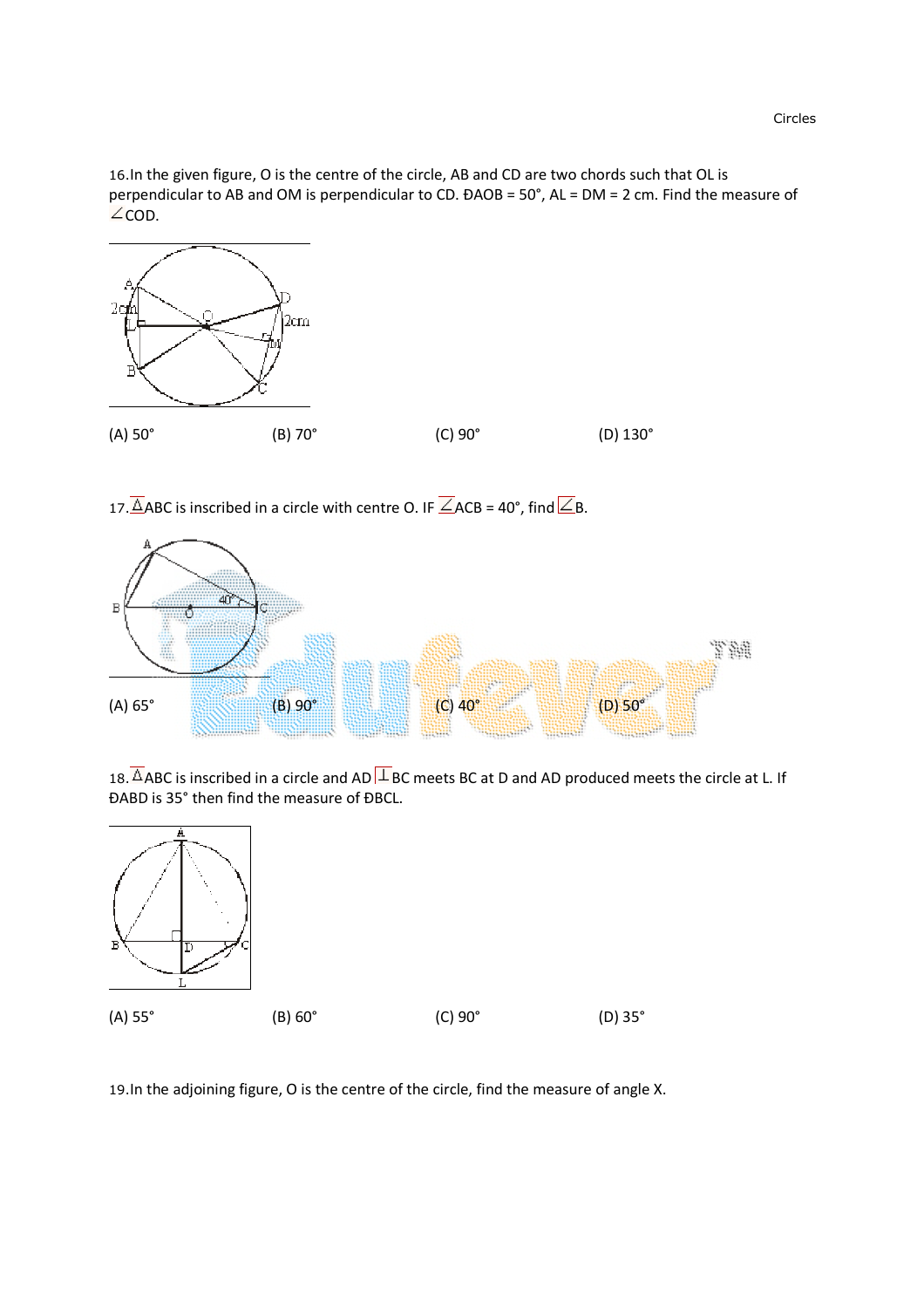(A) 85° (B) 110° (C) 50° (D) 35°

20.In the figure,  $\angle$  Q = 80° find  $\angle$  S



22.In the given figure, O is the centre of the circle. If  $\angle$ AOC = 90°, find  $\angle$ ABC



Circles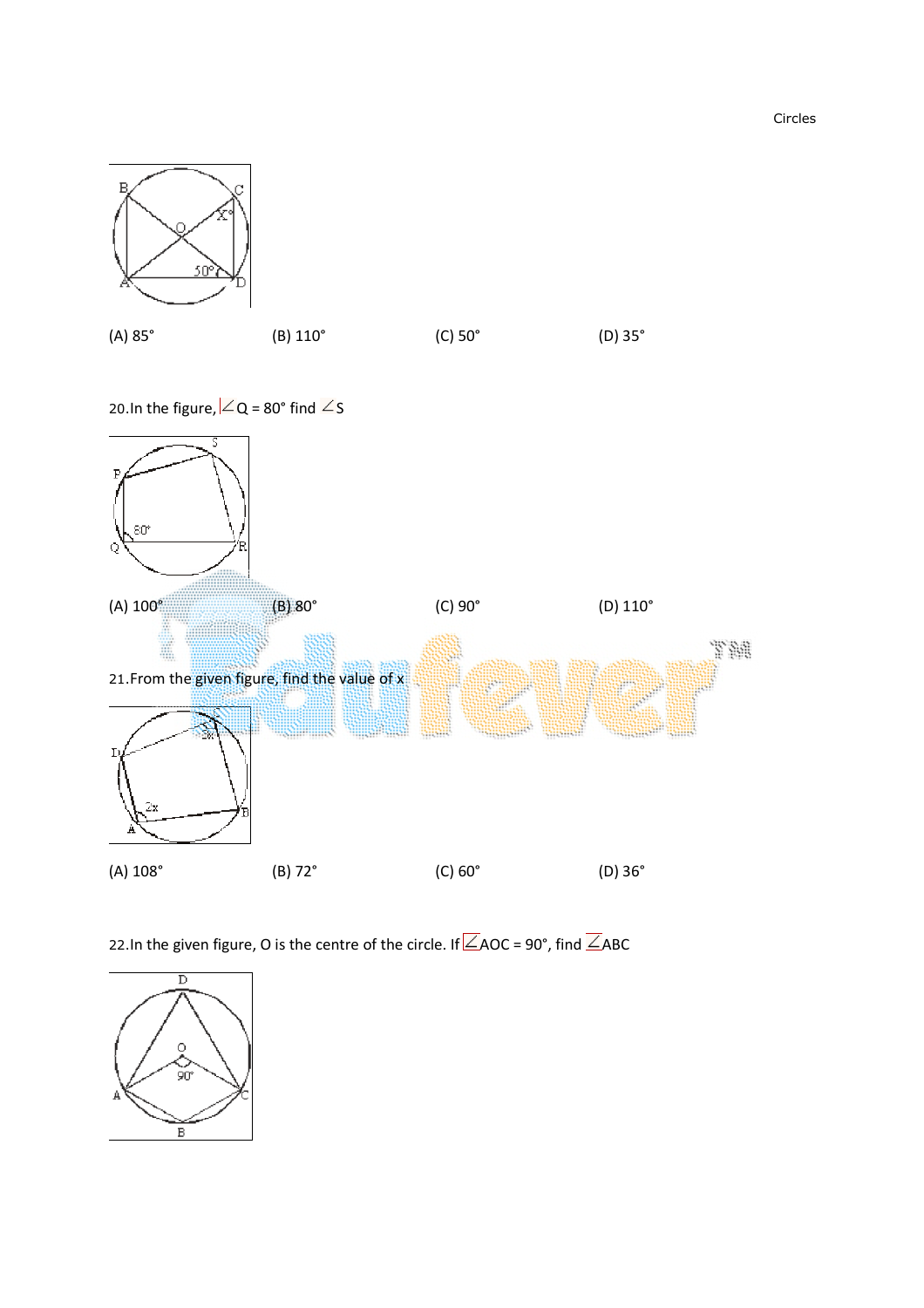

23.Given cyclic trapezium ABCD in which AD || BC and  $\angle$ B = 60°, Determine  $\angle$ A.

| $(A) 90^\circ$ | $(B)$ 120 $^{\circ}$ | $(C)$ 60 $^{\circ}$ | $(D)$ 30 $^{\circ}$ |
|----------------|----------------------|---------------------|---------------------|
|                |                      |                     |                     |

24.In the adjoining figure, in circle with centre O.  $\angle$ BDC = 40°, find  $\angle$ ACB.



26.In the adjoining figure, O is the centre of the circle,  $\overline{\angle}$  AOB = 90°,  $\overline{\angle}$  BOC = 120°

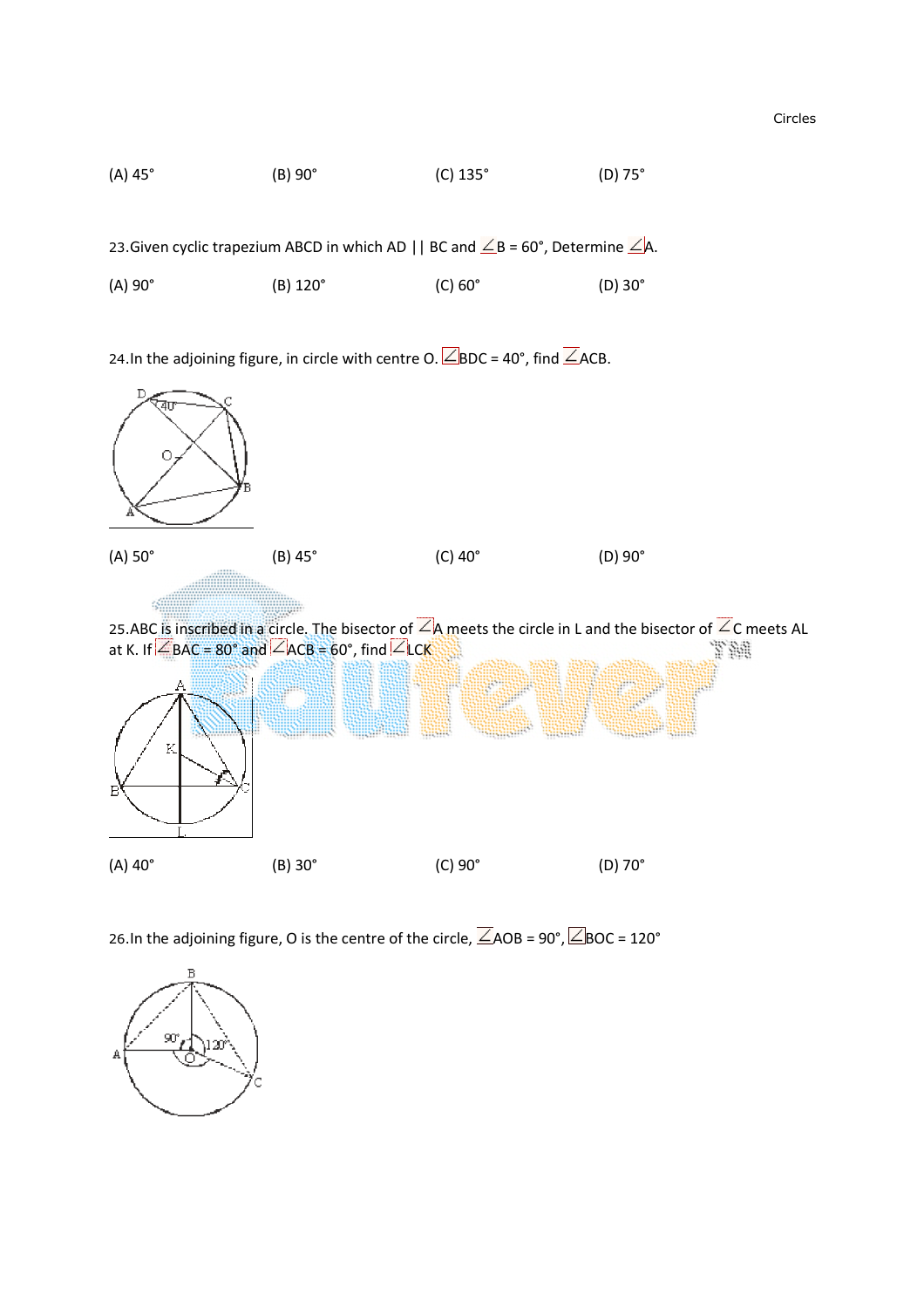

27.In the figure, diameter AB = 30 cm, chord AC = 24 cm. Find how far is the chord AC from the centre of the circle ?



28.In the adjoining figure, CD is the diameter which meets the chord AB in E such that



29.In the given figure AOB and COD are the two diameters of a circle with centre O. If  $\measuredangle$  BDO = 50°, find  $\angle$ ACO

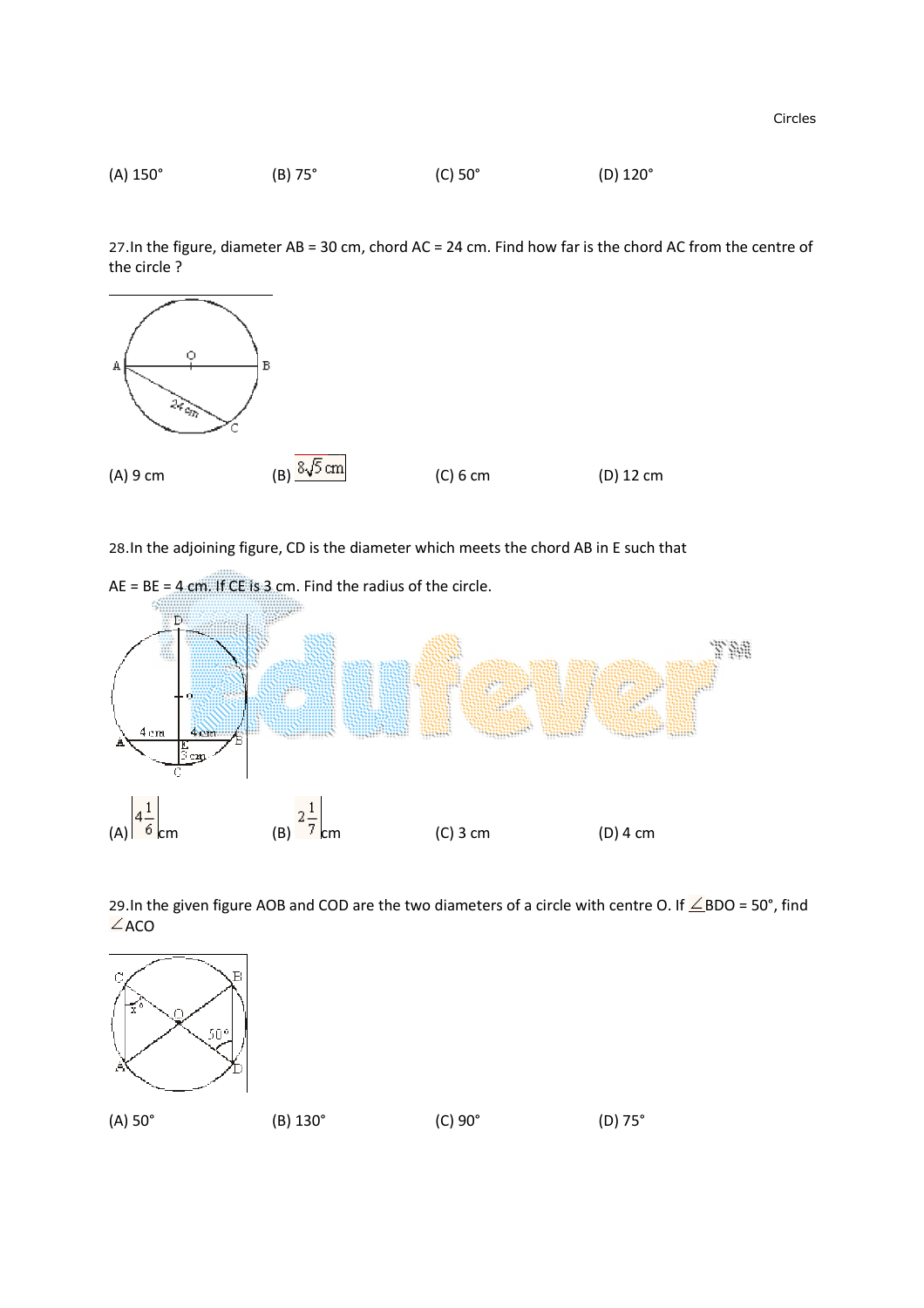$<sub>3M</sub>$ </sub>

30.O is the centre of a circle and the measure of arc ABC is 100 degree. Determine angle ADC and Angle ABC



31.A line l intersecting two concurrent circles having same center is O, at the point A,B,C,D. Show that AB=CD.

32.Prove that the line joining to the centre of circle to the mid-point of a chord, is perpendicular to the chord.

33.Prove that equal chords of a circle subtend equal angles at the centre.

34.Bisector AD of angle BAC of Triangle ABC passes through the center O of the circumcircle of triangle ABC prove that AB = AC.

35.A,B,C,D are the four points on a circle. AC and BD intersect at a point E such that  $\angle$ BEC = 130 degree and  $\angle$  ECD = 20 Degree. Find  $\angle$  BAC